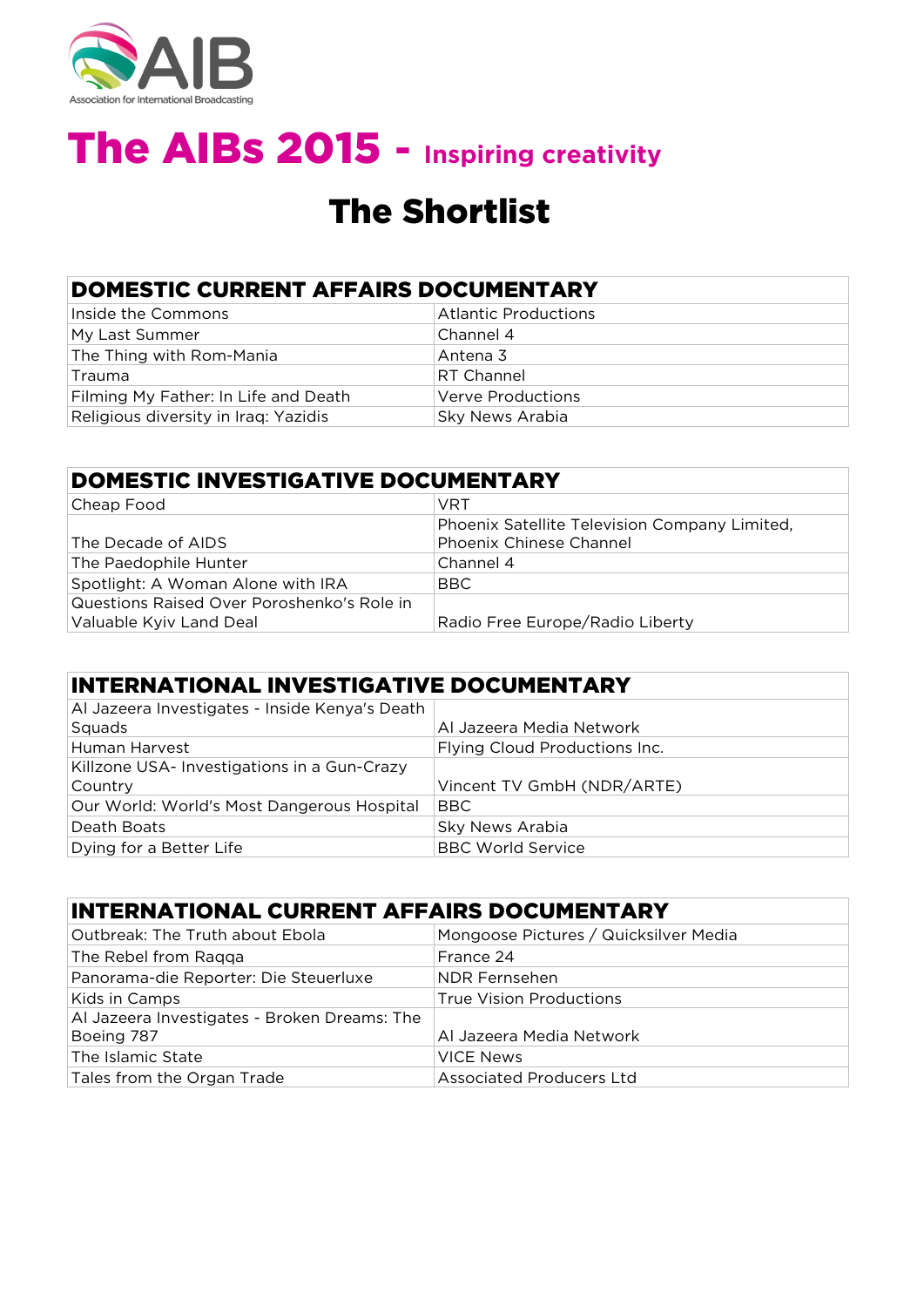

### The Shortlist

#### TV JOURNALISM

| CNN'S Coverage of the Migrant Crisis in the<br>Mediterranean | <b>CNN</b>   |
|--------------------------------------------------------------|--------------|
| Nepal in Ruins                                               | Al Jazeera   |
| CNN'S Coverage of the War in Eastern                         |              |
| Ukraine                                                      | <b>CNN</b>   |
| Kashmir Floods Coverage                                      | NDTV 24x7    |
| Fighting Boko Haram                                          | Euronews     |
| A Second Cold War Coming? The                                |              |
| Russia/Ukraine Conflict                                      | Bloomberg TV |

#### CHILDREN'S FACTUAL

| The Blacklist                                | <b>deMFNSFN</b>            |
|----------------------------------------------|----------------------------|
| A "mouse-tronaut" in outer space – Alexander |                            |
| Gerst and the Mouse on board of the ISS      | <b>WDR</b>                 |
| The Museum                                   | Nice Entertainment         |
| Being Me - A Newsround Special               | BBC                        |
| <b>Water Magic</b>                           | <b>ABS-CBN Corporation</b> |

#### ONLINE FACTUAL

| Do Not Track              | Bayerischer Rundfunk                       |
|---------------------------|--------------------------------------------|
| <b>BBC Timeliner</b>      | Loftus Media / Softwire / BBC              |
| Life on Hold              | Al Jazeera                                 |
| My Ukraine                | Radio Free Europe/Radio Liberty [RFE/RL]   |
| Drones in Forbidden Zones | Channel 4                                  |
| Retrospect                | <b>Australian Broadcasting Corporation</b> |

| <b>SCIENCE PROGRAMME</b>                                        |                                |  |
|-----------------------------------------------------------------|--------------------------------|--|
| Curing Cancer                                                   | <b>True Vision Productions</b> |  |
| Death - A Series About Life                                     | Flimmer Film                   |  |
| Lethal Seas                                                     | WGBH                           |  |
| Vital Signs                                                     | <b>CNN</b>                     |  |
| Drugs Live: Cannabis on Trial                                   | Channel 4                      |  |
| The pulse of the future. Moscow Metro:<br>Digging Through Water | RT Channel                     |  |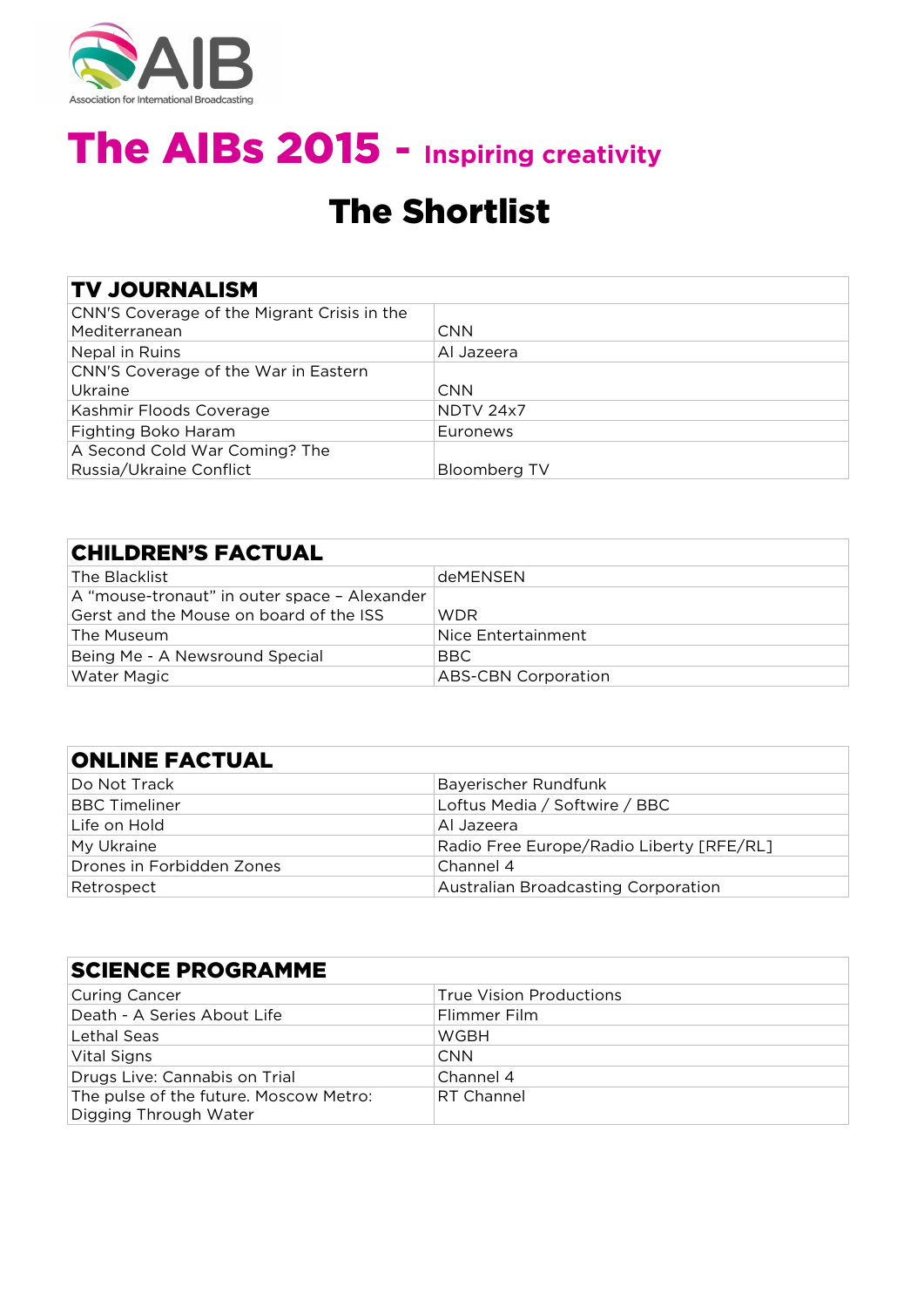

## The Shortlist

|  | <b>SHORT FEATURE</b> |  |
|--|----------------------|--|
|  |                      |  |

| Debatidos UTCQ - Embarazo adolescente   | Televisión Pública       |
|-----------------------------------------|--------------------------|
| <b>OA Heroin</b>                        | <b>ITN</b>               |
| Ebola in Nigeria: Borders Remain Porous | <b>TVC News</b>          |
| Second-Hand Drugs, Homeless Tours: Down |                          |
|                                         |                          |
| and Out in Athens                       | Bloomberg                |
| Hooked                                  | <b>BBC World Service</b> |
| Haiti Health Care                       | <b>CCTV</b> America      |

| <b>SHORT NEWS REPORT</b>                                       |                                      |
|----------------------------------------------------------------|--------------------------------------|
| <b>Suspected Police Brutality Against Occupy</b><br>Protester  | <b>Television Broadcasts Limited</b> |
|                                                                |                                      |
| Ebola Battle through Nurse's Eyes                              | <b>CNN</b>                           |
| <b>Customised Coffins</b>                                      | <b>TVC News</b>                      |
| Revealed: The Palaces of Ukraine's Energy                      |                                      |
| Oligarchs                                                      | Radio Free Europe/Radio Liberty      |
| Humanitarian and Security Concerns in Yemen Alhurra Television |                                      |
| Russian Roulette, Dispatch Fifty-Seven                         | VICE News                            |

### SPECIALIST PROGRAMME

| 14 - Diaries of the Great War       | <b>LOOKS Distribution GmbH</b>             |
|-------------------------------------|--------------------------------------------|
| Bunraku- Soul of the Art            | Kansai Telecasting Corporation             |
| The Vote                            | Channel 4                                  |
| Our Neighborhood--Yasmine the Boxer | Alhurra Television                         |
| D-Day: 70 Years On                  | TBI Media with Snappin' Turtle Productions |
| What's Up Africa                    | <b>BBC World Service</b>                   |
| My Search for Words                 | The Attitude Group                         |

| <b>TELEVISION PERSONALITY</b> |                                     |
|-------------------------------|-------------------------------------|
| Christiane Amanpour           | <b>CNN</b>                          |
| Pia Castro                    | DW Deutsche Welle                   |
| Sreenivasan Jain              | <b>NDTV</b>                         |
| Manus Cranny                  | <b>Bloomberg TV</b>                 |
| Anissa Naouai                 | <b>RT Channel</b>                   |
| Chloe Cho                     | Channel NewsAsia, MediaCorp Pte Ltd |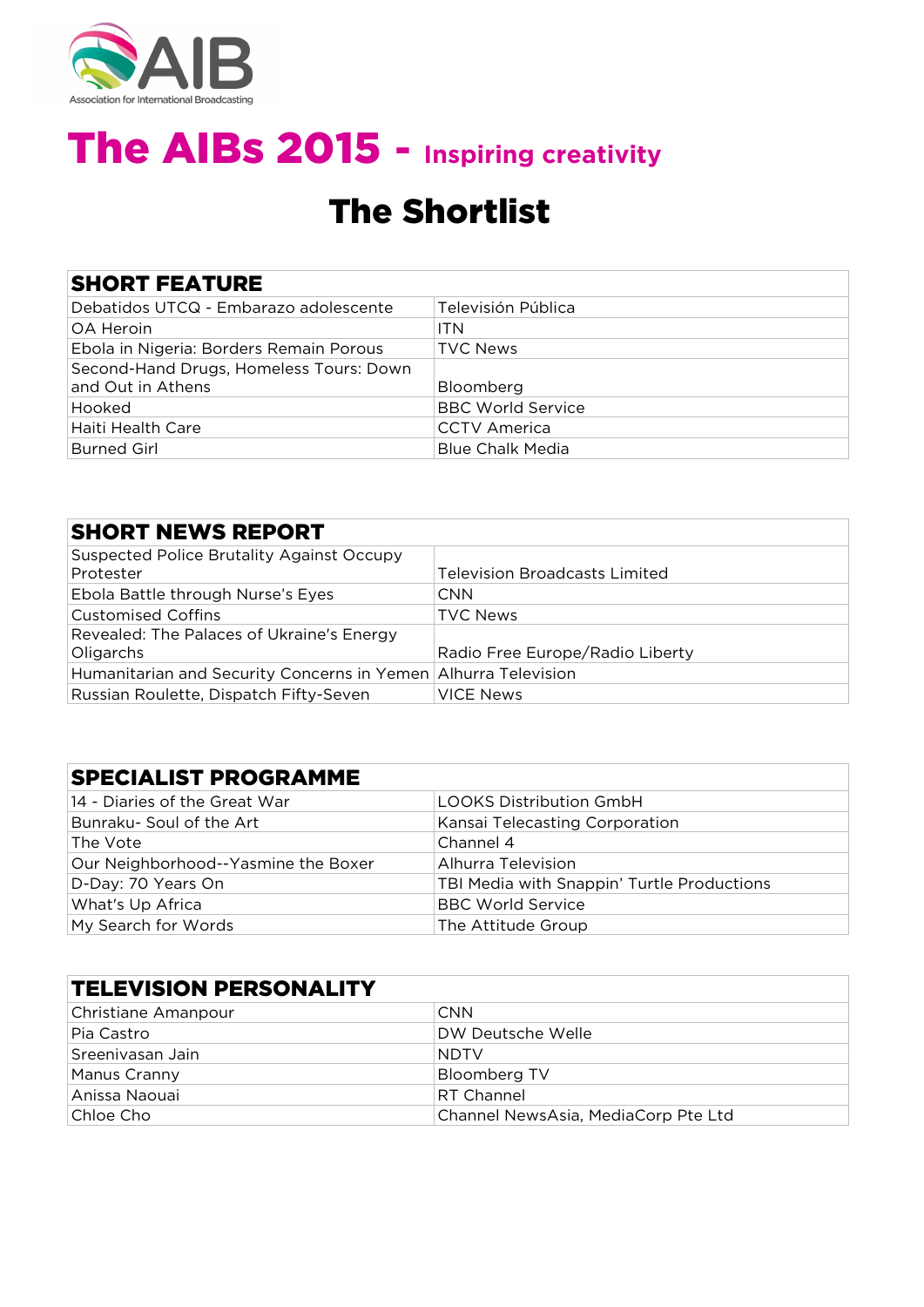

## The Shortlist

#### RADIO CREATIVE FEATURE

| Bipolar Express                             | Radio Television Hong Kong, Radio 3 |
|---------------------------------------------|-------------------------------------|
| They Had No Choice - The Irish Horse At War | Grey Heron Media                    |
| Seven Years and Nine Months                 | RTÉ Radio 1                         |
| The Ravens by Alana Valentine               | <b>BBC World Service</b>            |
| The Birth of Modern Multicultural Australia | <b>SBS Radio</b>                    |
| Children of Belsen                          | <b>BFBS</b>                         |

| <b>RADIO INVESTIGATIVE DOCUMENTARY</b> |                                     |
|----------------------------------------|-------------------------------------|
| The Lost Children of the Holocaust     | <b>BBC World Service</b>            |
| Hong Kong Blue                         | Radio Taiwan International          |
| After the Boom                         | Australian Broadcasting Corporation |

| <b>RADIO JOURNALISM</b>                    |                            |
|--------------------------------------------|----------------------------|
| That Day the 28 <sup>th</sup> of September | Radio Television Hong Kong |
| Ebola Coverage                             | BBC World Service          |
| Cyclone Pam                                | Radio New Zealand          |

| <b>RADIO CURRENT AFFAIRS DOCUMENTARY</b>      |                                     |  |
|-----------------------------------------------|-------------------------------------|--|
| Health Corner: The Bane of Breast Cancer      | Voice of Nigeria                    |  |
| Inside Out                                    | Arabian Radio Network               |  |
| Voices                                        | RTÉ.                                |  |
| Involuntary                                   | Radio Television Hong Kong          |  |
| Indigenous Soldiers Who Hid their Identity to |                                     |  |
| Serve - The Untold Story                      | Australian Broadcasting Corporation |  |
| Tradition of the Blade                        | Radio Free Europe/Radio Liberty     |  |
| Chasing West Africa's Pirates                 | <b>BBC World Service</b>            |  |

| <b>RADIO PERSONALITY</b> |                            |  |
|--------------------------|----------------------------|--|
| Suzanne Radford          | Arabian Radio Network      |  |
| Albert Au                | Radio Television Hong Kong |  |
| Monique Giroux           | Radio-Canada               |  |
| Kathryn Ryan             | Radio New Zealand          |  |
| Charlene Guy             | <b>BFBS</b>                |  |
| Daniel Martin            | 938LIVE, MediaCorp Pte Ltd |  |